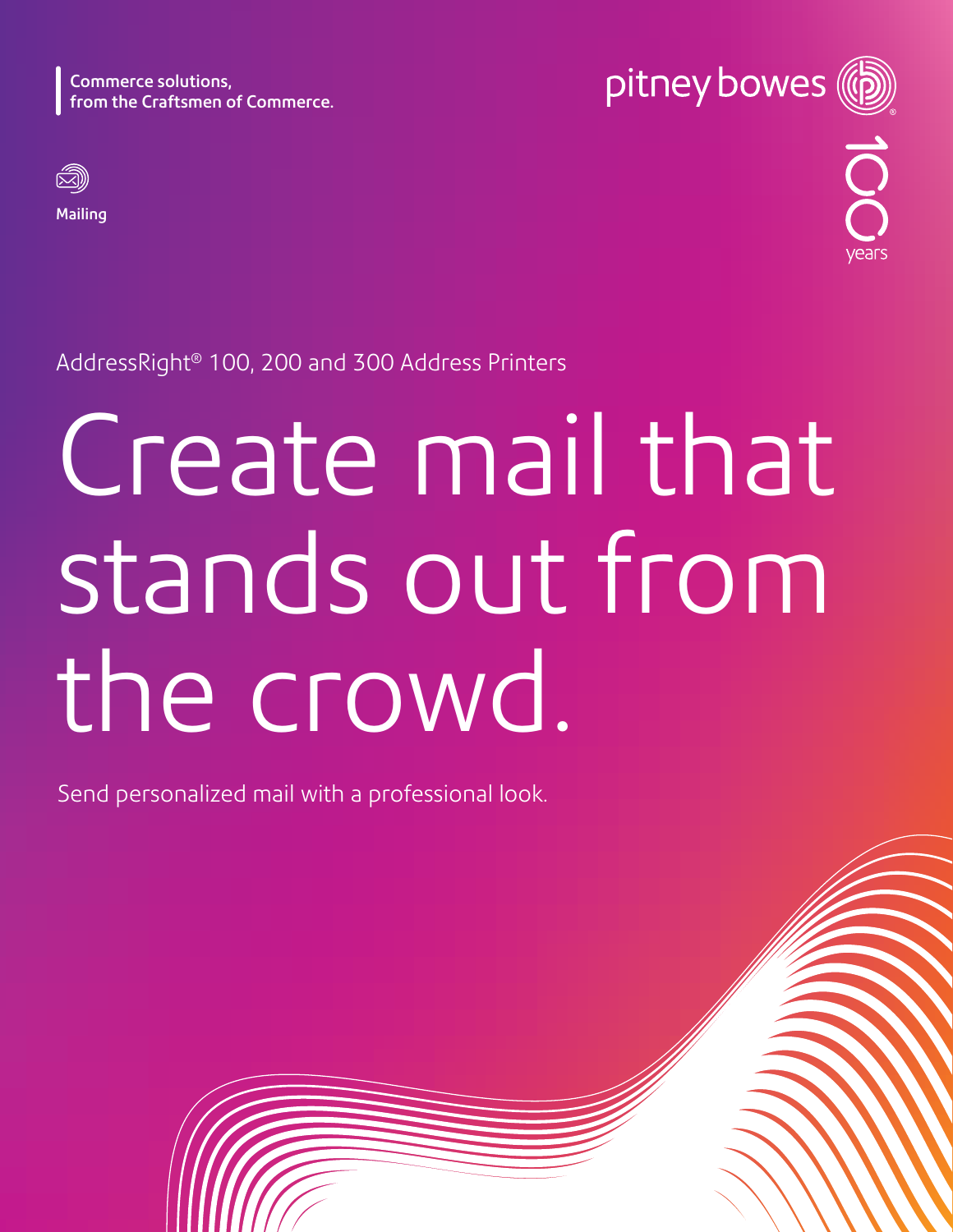

## Whether you use mail to generate new sales, renew donors, retain customers or conduct special promotions, every piece of mail counts.

Each person on your mailing list receives dozens of pieces of mail every week —and they all compete for attention. That means you need to create mail that stands out as it's critical to the success of your business.

With a powerful addressing solution from Pitney Bowes, you can achieve better-looking mail, improved productivity and results, plus lower costs by:

• Creating more compelling envelopes: Add personalized messages on the outside of your mail piece to increase the chance of your mail being opened and read. For even more personalization, all of our addressing solutions offer spot color in various shades.

**• Delivering mail to the right person:** 

By updating or eliminating bad addresses, you'll avoid delays in delivery and the expense of returned mail. Ensure your mail is delivered with powerful and easy to use Addressing Software from Pitney Bowes.

• Finishing mail quickly and lowering costs: Address thousands of envelopes each month without the need to print separate address labels. Print directly on envelopes postcards and other media.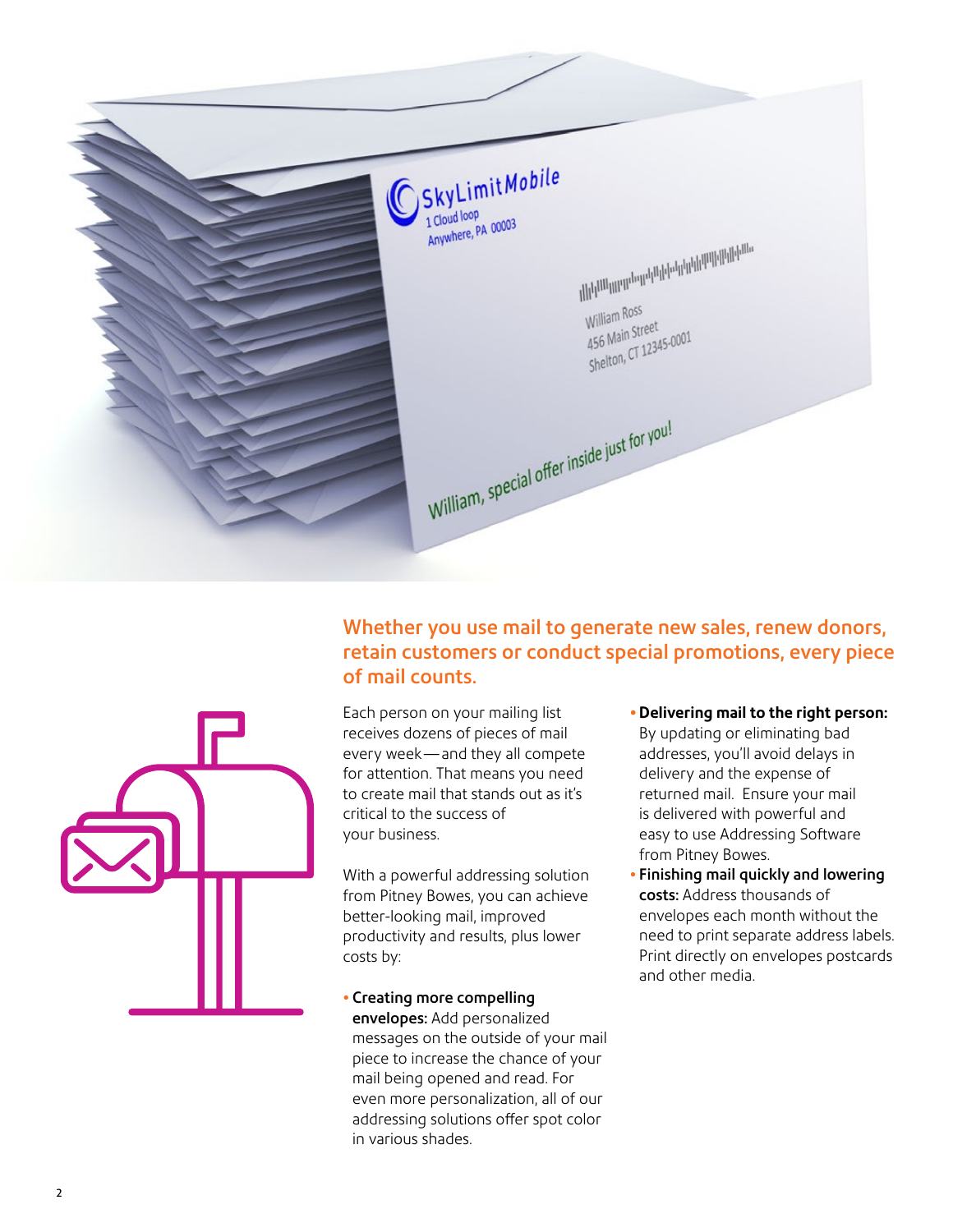### Cover all of your needs with a complete addressing system.

The AddressRight® 100, 200 and 300 are fast and easy to use. Plus, benefit from:

- Operator-friendly display, enabling you to monitor printer status, ink levels, job status and more, all at a single glance.
- Clean, smear-free printing on envelopes and other media—up to 600 DPI.
- Accelerated print speeds of up to 22,000 #10 envelopes per hour on AddressRight 100 model and up to 30,000 on AddressRight 200 and 300 models.
- Solid steel construction that's built to last.
- An optional conveyor stacker and high-output ink dryer helps keep production going.

# Ensure successful mailings with superior mail management software.

AddressRight printers from Pitney Bowes are designed to work in tandem with our mail management software. This powerful software cleanses your address list, ensures delivery to your target customer and takes advantage of presort discounts. Plus, our printers are capable of handling a wide variety of envelope sizes, types of paper and mailing formats.

### Key features:

• Ensure your mail gets delivered with powerful and easy to use addressing software; which cleanses and updates your existing mailing lists. Now, you can make full use of customer data to create variable messages for specific segments or to print individual messages on the envelope.

- Tailor the complete envelope onscreen with the envelope designer feature. In addition to adding return and delivery addresses, you can create personalized messages to every mail piece for maximum impact and response.
- Presort capabilities lets you apply barcodes and take advantage of substantial postal discounts
- Manage your mailing lists so you can target the right names and ensure list accuracy for optimum deliverability.







| <b>Specification</b>      | <b>AddressRight 100</b>                                                                                              | <b>AddressRight 200</b>                                                   | <b>AddressRight 300</b>                                                   |
|---------------------------|----------------------------------------------------------------------------------------------------------------------|---------------------------------------------------------------------------|---------------------------------------------------------------------------|
| Printing                  | 4-head inkjet                                                                                                        | 6-head inkjet                                                             | 8-head inkjet                                                             |
| Speed                     | Up to 22,000 #10 envelopes per hour                                                                                  | Up to 30,000 #10 envelopes per hour                                       | Up to 30,000 #10 envelopes per hour                                       |
| <b>Max Monthly volume</b> | Up to 300,000 addresses                                                                                              | Up to 600,000 addresses                                                   | Up to 1,000,000 addresses                                                 |
| Image area                | 2" x 15" (50.8 mm x 381 mm)                                                                                          | 3" x 15" (76.2 mm x 381 mm)                                               | 4" x 15" (101.6 mm x 381 mm)                                              |
| Media size                | Length: 5" to 15" (127mm to 381 mm)<br>Width: 3" to 10" (76.2mm x 254 mm)                                            | Length: 5" to 15" (127mm to 381 mm)<br>Width: 3" to 10" (76.2mm x 254 mm) | Length: 5" to 15" (127mm to 381 mm)<br>Width: 3" to 10" (76.2mm x 254 mm) |
| <b>Media thickness</b>    | Minimum: 0.008" (0.2 mm)<br>Maximum: 0.25" (6 mm)                                                                    | Minimum: 0.008" (0.2 mm)<br>Maximum: 0.375" (9 mm)                        | Minimum: 0.008" (0.2 mm)<br>Maximum: 0.5" (12 mm)                         |
| <b>Envelope Capacity</b>  | 500                                                                                                                  | 750                                                                       | 750                                                                       |
| <b>Print colors</b>       | Black and spot color                                                                                                 | Black and spot color                                                      | Black and spot color                                                      |
| <b>Dimensions</b>         | 21" H x 14.5 L (23" w/Rear Guide) x 22.75" W<br>(55.3 cm H x 36.8 cm (58.4 cm w/Rear Guide)<br>$L \times 57.8$ cm W) | 21.25" H x 28.75 L x 23" W<br>(54 cm H x 73 cm L x 58.4 cm W)             | 12.125" H x 33.5 L x 25.25" W<br>(30.8 cm H x 85 cm L x 64.2 cm W)        |
| Weight                    | 60 lbs. (27.3 kg.)                                                                                                   | 80lbs (36.3 kg.)                                                          | 96lbs. (43.5 kg.)                                                         |